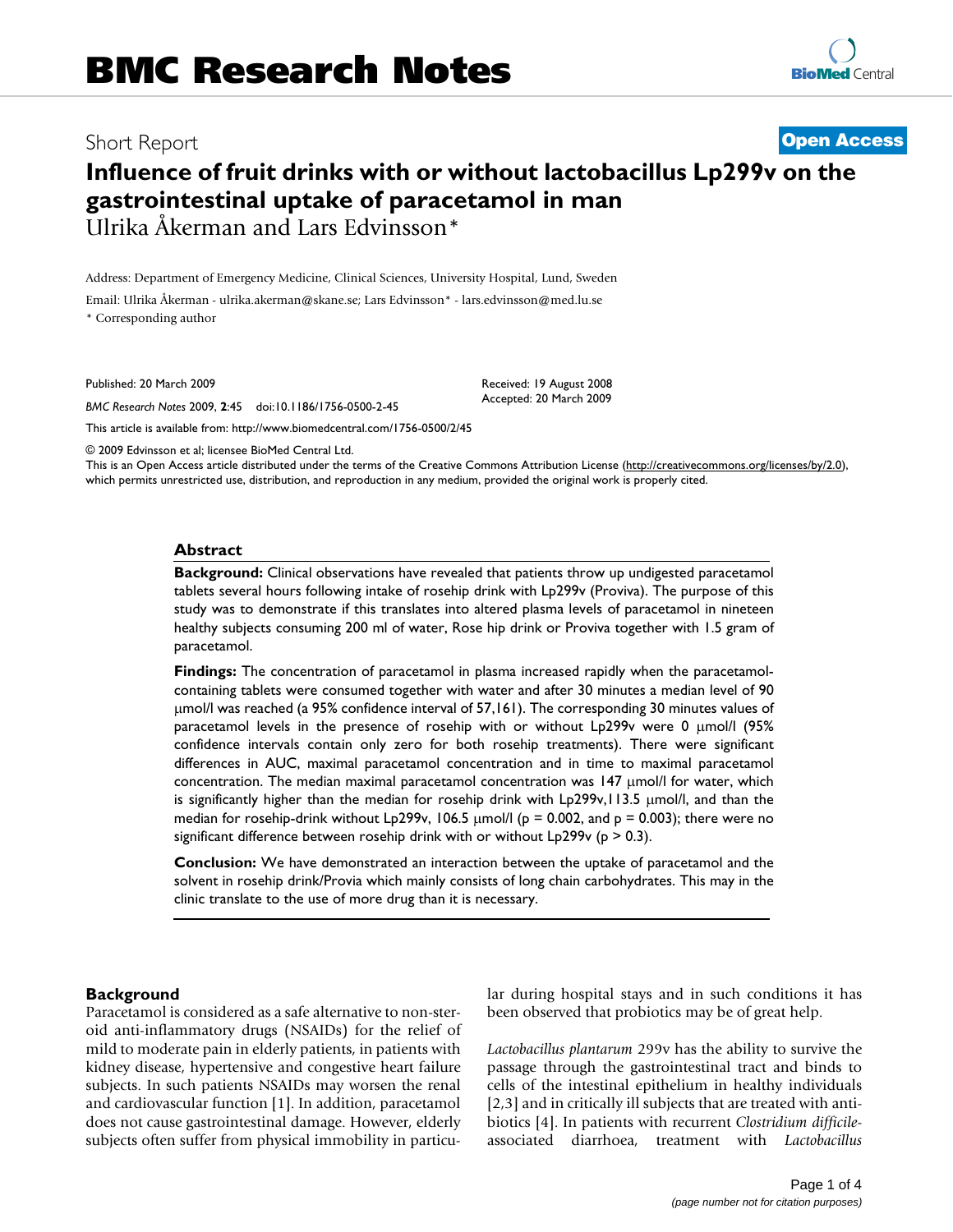*plantarum* 299v in combination with metronidazole, reduced the recurrence of clinical symptoms in comparison with treatment with only metronidazole [5]. *Lactobacillus plantarum* 299v can also reduce gas problems and pain [6] in people who suffer from irritable bowel syndrome. The symptoms are alternating diarrhoea and constipation, gases and pain. Intake of *Lactobacillus plantarum* (Lp) 299v can counteract certain unwanted bacteria in the intestine [3], and to have an anti-inflammatory effect by reducing the content of fibrinogen, reactive oxygen species and interleukin IL-6 in the serum of subjects in a proinflammative state [7]. It is widely used in Scandinavian countries, and for example regularly given to elderly patients with multidiseases in hospitals. The bacteria are usually given as a probiotic fruit drink (Provia). However, we observed that patients that vomit throw up undissolved tablets that have been taken together with the probiotic fruit drink several hours earlier. It seems therefore that the probiotic fruit drink might affect the solubility of the tablet, and that the absorption of the drug may be delayed. Based on results from a pilot in vitro study a human trial was performed where the concentration of paracetamol was measured in healthy volunteers after intake of water, rosehip drink or rosehip drink with Lp 299v.

# **Findings**

There were large individual variations in the plasma levels of paracetamol, however, the general pattern was that most subjects had a larger AUC, a higher maximum level and shorter time to maximum when the tablets were ingested with water. The concentration of paracetamol in plasma increased rapidly when the paracetamol-containing tablets were consumed together with water and after 30 minutes a median level of 90 μmol/l was reached (Figure 1), with a 95% confidence interval of (57,161). The corresponding 30 minutes values of paracetamol levels in the presence of rosehip with or without Lp299v were 0 μmol/l where the 95% confidence intervals contain only zero for both rosehip treatments. There were significant differences in AUC, maximal paracetamol concentration and in time to maximal paracetamol concentration (p < 0.001 for AUC,  $p = 0.014$  for maximum concentration and  $p < 0.001$  for time to maximum according to Friedman's test). The median maximal paracetamol concentration was 147 μmol/l for water, which was significantly higher than the median for rosehip drink with Lp299v,113.5 μmol/l, and than the median for rosehipdrink without Lp299v, 106.5  $\mu$ mol/l (p = 0.002, and p = 0.003) (Table 1), but there were no significant differences between rosehip drink with or without Lp299v ( $p > 0.3$ ). The AUC values also differed (Table 1, p < 0.001, Friedman's test) and this was mainly because the rosehip drinks gave a lower paracetamol concentration up to 90 minutes after the start, whereas the paracetamol concentrations were similar for the three treatments in the interval 120–300 minutes (Figure 1). Post hoc tests showed significant differences between water and rosehip drink (p  $= 0.001$ ), water and rosehip drink with Lp299v (p < 0.001), but no difference between rosehip drinks with or without Lp299v ( $p > 0.3$ ).

# **Discussion**

The maximal plasma concentration after intake of paracetamol tablets together with water is normally reached after 0.5 to 1 hour [8] but there are many factors that can modify its uptake [1]. In the present study the mean paracetamol plasma concentration was highest after 1 hour for water (Table 1), but there were large individual differences and the maximal plasma concentration was reached earlier for six subjects (0.5 hour) and much later for two subjects (2 hours). The time to maximum was not significantly different between the two rosehip drinks (w/ wo Lp299v,  $p > 0.3$ ) but there were significant differences between these and water. The mean time to maximum concentration was 65 minutes for water, 100 minutes for Provia and 110 minutes for rosehip drink. The median times with 95% confidence intervals are reported in Table 1 (for the median).

Intake of rosehip together with the tablets gave a lower paracetamol concentration in the plasma, especially in the time period up to 90 minutes; see AUC (Table 1). However, there were no differences whether Lp299v was present or not, and the probiotic bacteria thus presumably do not affect the uptake of paracetamol.

Factors that can influence the uptake of a drug when it is taken together with food include changes in dissolution, binding to food components and effects on gastric motility and emptying. An earlier study has shown that if a standardised breakfast is taken together with two tablets containing in total 650 mg paracetamol, the maximal plasma concentration was decreased by 38% when compared with tablets taken with water [8]. In the present study the maximal plasma concentration was decreased by 25% when the tablets were taken together with rosehip instead of water. In the study by Divoll et al. [8] the breakfast probably affected the gastric emptying, a factor that is minor in the present study since a low fat meal consisting only of a beverage was served. We believe that the main factor for the lower uptake of paracetamol in our study is effects on solubility that was also shown in a preliminary *in vitro* study (unpublished). In this study we found that paracetamol tablets immersed in rosehip drink with or without Lp299v do not dissolve during an observation period of > 4 hrs whereas the tablets are fully dissolved in water within 10 minutes (a well known fact).

What is it in the rosehip drink that makes this difference? We hypothesize that the carbohydrate content in standard fruit drinks can form a sheath around the tablets which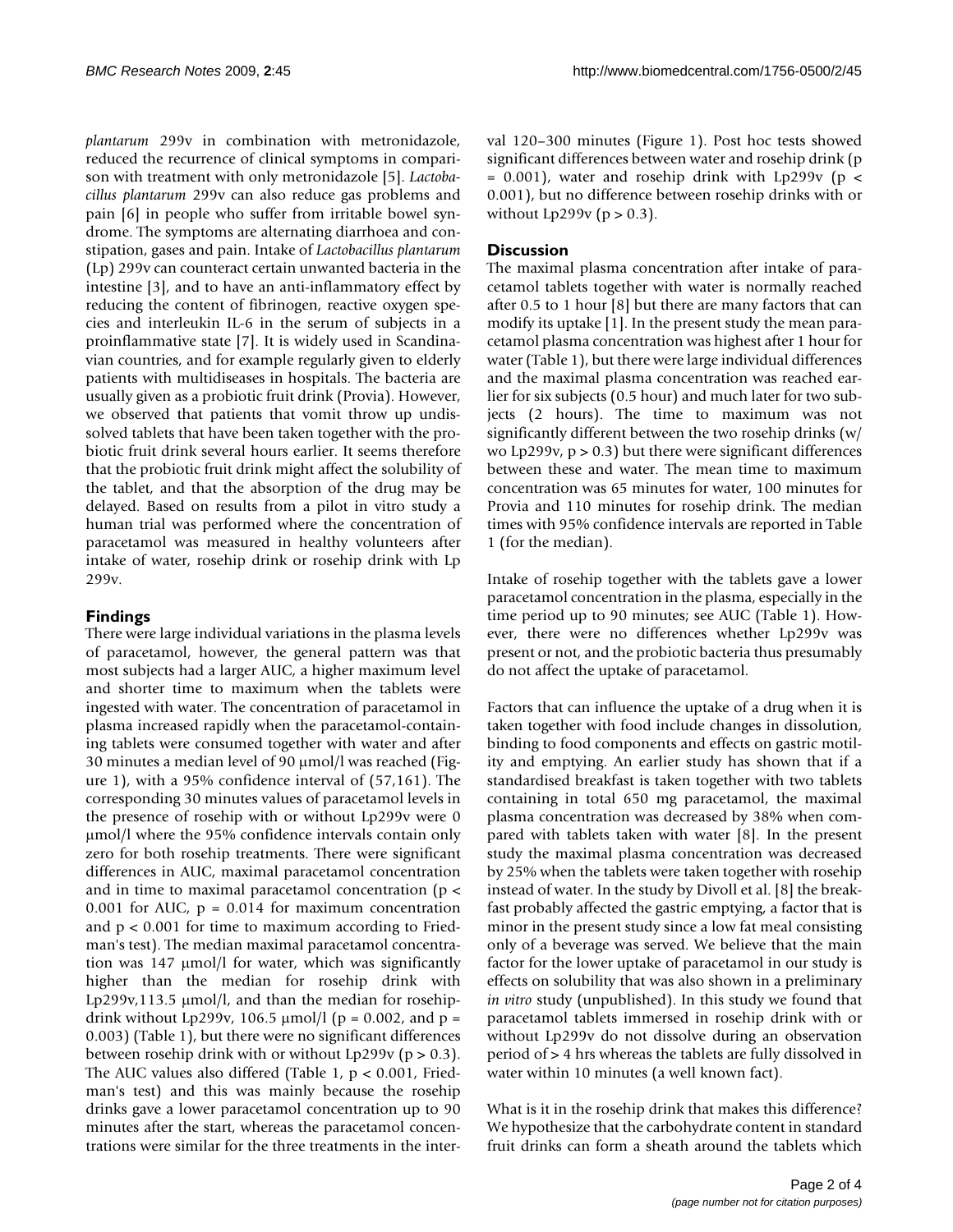

Figure 1

**Median of concentration of paracetamol in blood serum**. Error bars represent 95% confidence intervals for

prevents their dissolution. The structure of the fruit drinks consists mainly of carbohydrates and these may form a thick viscous layer consisting of long carbohydrate chains which can not easily be broken down and enwraps the tablets. In support, Elias [9] demonstrated that the presence of mono- and disaccharides reduced the rate of gastric emptying and the magnitude was proportional to the concentration of carbohydrates. It was hypothesised that this was due to the stimulation of duodenal osmoreceptors as based on infusion of glucose into the duodenum which suppressed the gastric emptying [10]. Furthermore, Costill and Saltin [11] noted a progressive decrease in the rate of gastric emptying with increases in the glucose concentration of a test meal. In addition, others observed a decrease in the rate of gastric emptying at increasing carbohydrate concentrations in different drinks [12,13]. More recently Murray and colleagues [14] found that repeated ingestion of 8% carbohydrate containing beverages reduced the gastric emptying rate, whereas lower concentrations did not.

We have presently revealed another aspect of carbohydrate concentration in beverages; it may modify the dissolution of paracetamol tablets. As we have shown it affects the possibility of the paracetamol containing tablets from dissolution and thus forms the difference with the diffusivity of the tablet to dissolve in water. We have in preliminary studies *in vitro* examined different types of tablets containing paracetamol and the tablets behave the same way irrespective of brand (unpublished), thus it is due to the interaction between the tablets with the solvent that makes the difference.

Food can affect the onset and intensity of a single dose but it is often a mixture of different ingredients [1]. Here we have demonstrated an interaction between the uptake of paracetamol and the solvent in rosehip drink/Provia which mainly consists of long chain carbohydrates.

The clinical consequences of this finding may be that we use more medication to our elderly that their condition requires. Probiotics are useful but we might have to choose wisely the vehicle for their administration, particularly to the elderly.

# **Methods**

#### *Subjects*

Nineteen healthy subjects (8 men and 11 women) were included. Before inclusion, their health status was checked by measurement of the blood pressure, pulse rate, blood sodium, potassium, creatinine (kidney function), bilirubin, ALP, ASAT, ALAT, GT (liver function) and haemoglobin using accredited methods at the department of Clinical Chemistry, University Hospital, Lund, Sweden.

One woman was difficult to sample blood from and her participation was terminated. Of the eighteen subjects that finished the study, the age span was 20–45 (mean 26) years, and the mean body mass index was 23. The subjects were not allowed to take drugs but for contraceptives.

**Table 1: Statistical analysis of the paracetamol concentration in the three studied groups. Values are given as median and 95% confidence intervals (CI).**

| Variable                                      | Water            | Rosehip     | Provia      |
|-----------------------------------------------|------------------|-------------|-------------|
| Max plasma concentration $(\mu \text{mol/l})$ | 147 (median)     | 106         | 114         |
|                                               | $117 - 193$ (CI) | $98 - 153$  | $93 - 148$  |
| <b>AUC</b>                                    | 22000            | 18400       | 18600       |
| $(\mu$ mol min/l $)$                          | 19200-27400      | 14900-21700 | 14800-24900 |
| Max time                                      | 60               | 120         | 90          |
| (min)                                         | $30 - 90$        | $120 - 120$ | $90 - 120$  |